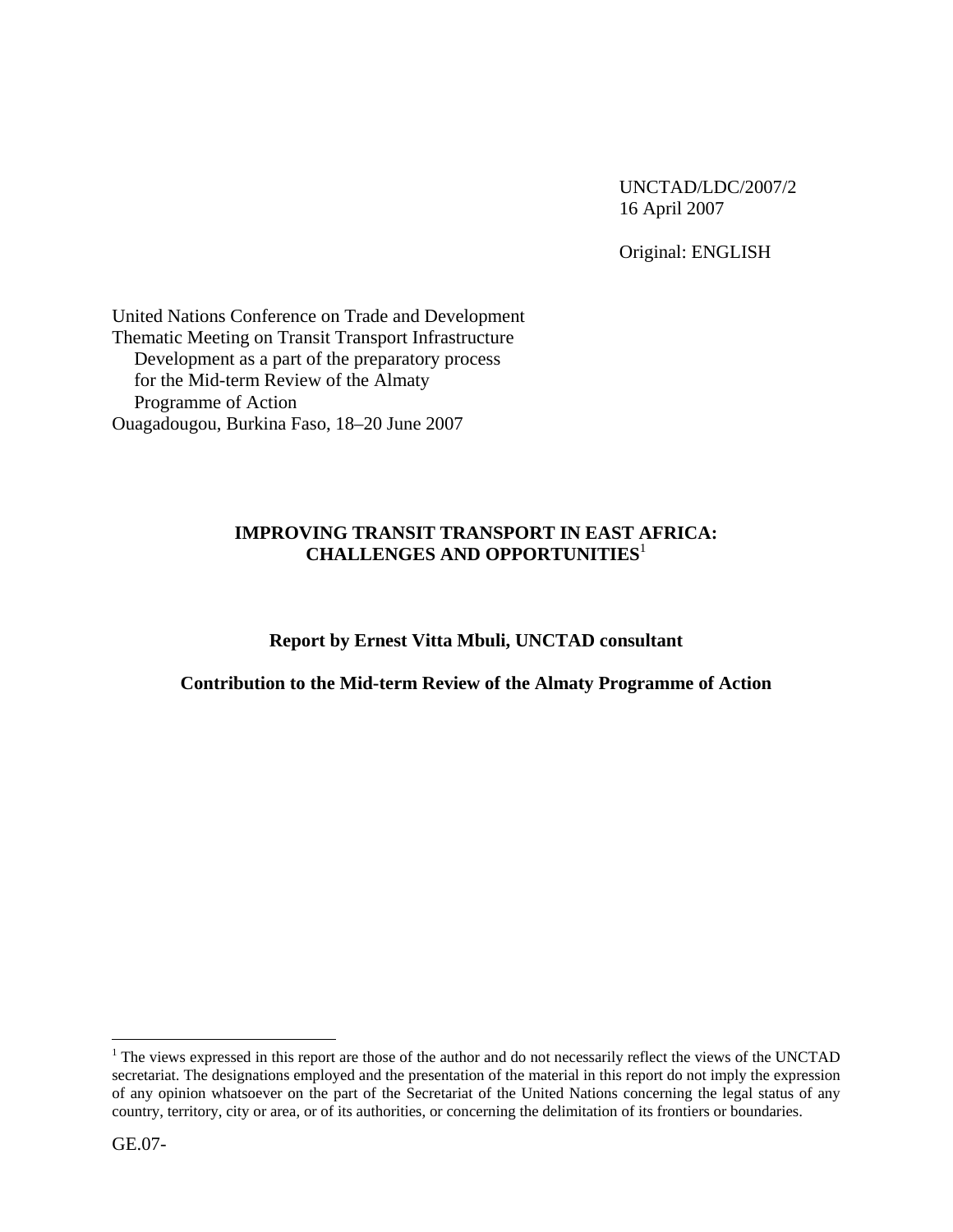|             |                                                                                                                                                                                                                                          | Page                                               |
|-------------|------------------------------------------------------------------------------------------------------------------------------------------------------------------------------------------------------------------------------------------|----------------------------------------------------|
|             |                                                                                                                                                                                                                                          | 3                                                  |
| $I_{\cdot}$ | Recent Developments Affecting Transport and Related Infrastructure<br>A. Availability of alternative transit transport corridors and routes                                                                                              | $\overline{4}$<br>$\overline{4}$<br>5<br>8<br>9    |
| II.         | Issues and Problems Affecting Development and Maintenance of Infrastructure                                                                                                                                                              | 11<br>11<br>11<br>12<br>12<br>12                   |
| III.        | Government Policies and Programmes Designed to Improve Transit Transport                                                                                                                                                                 | 13<br>13<br>13<br>14<br>14                         |
| IV.         | Measures and Actions Required to Increase the Efficient Use of Transit<br>B. Increased investment to improve transport infrastructure and related facilities<br>H. Cumulative impact of measures and actions designed to improve transit | 14<br>14<br>15<br>15<br>15<br>15<br>16<br>16<br>16 |

# **CONTENTS**

## **Annex**

Map: Location map of the Northern, Central and Southern Corridors in East Africa ....... 17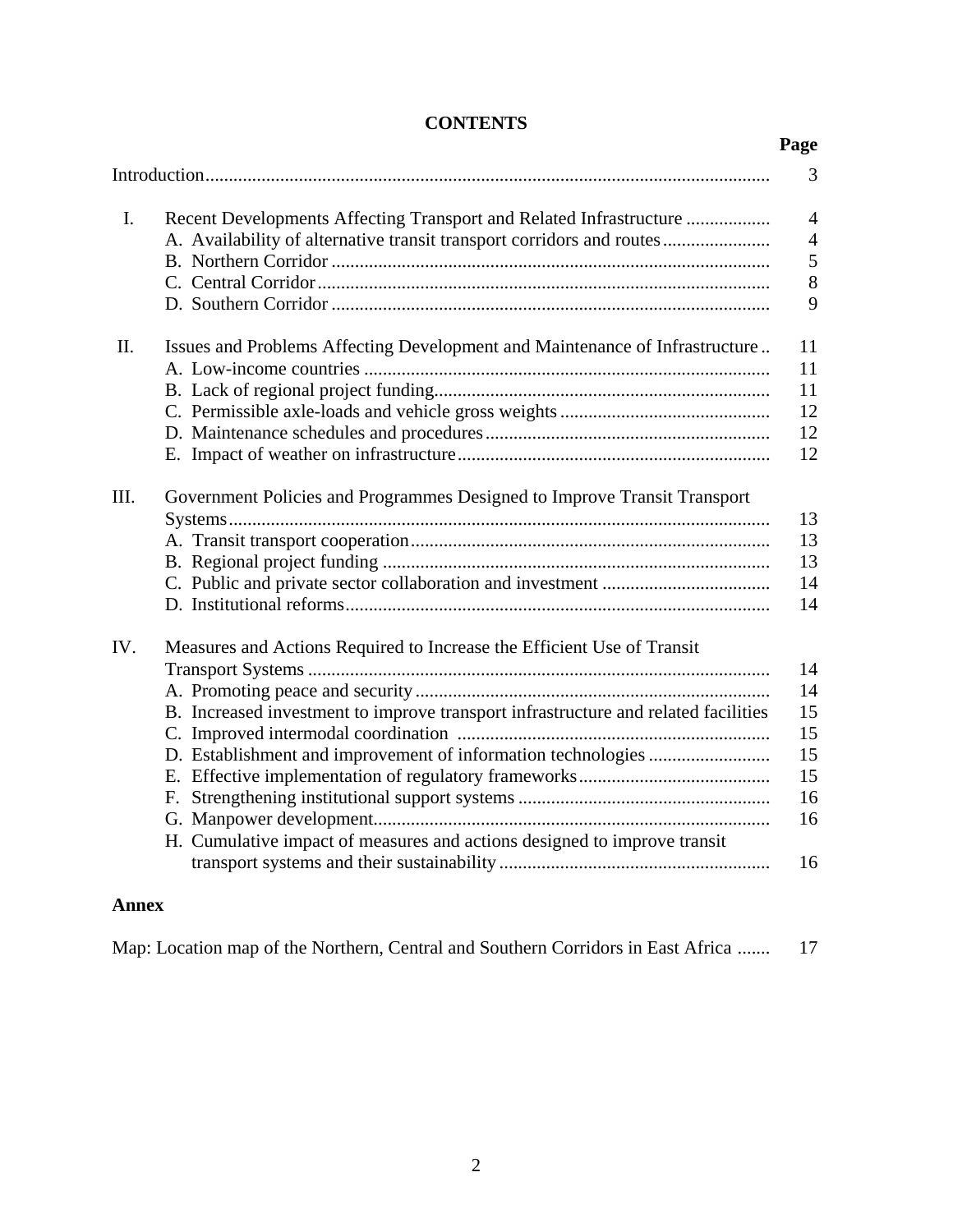## **INTRODUCTION**

1. Significant progress has been registered in East Africa, in terms of shorter transit times due to improved road development. However, the shift to road from railway transport, due to poor infrastructure and lack of adequate locomotive and wagon availability, has kept transit costs high.

2. The Almaty Programme of Action<sup>2</sup> recognizes that the key to improving transit systems is cooperation between landlocked developing countries (LLDCs) and transit developing countries. It also recognizes that financial and technical support from development partners is critical, as most of the countries are poor and lack adequate resources for the development and maintenance of their transport infrastructures.

3. This report examines recent developments in East Africa designed to improve transit transport systems. It covers five landlocked developing countries: Burundi, Ethiopia, Malawi, Rwanda and Zambia; and four coastal or transit countries: the Democratic Republic of the Congo, Kenya, Sudan and the United Republic of Tanzania. In practical terms, the Democratic Republic of the Congo is regarded as a landlocked country because almost all overseas trade must pass through the ports of neighbouring countries.

4. Chapter I focuses on major events affecting transport and related infrastructure development. This chapter underscores the challenges and opportunities in resource mobilization efforts, and takes note of the emerging public and private sector cooperation and collaboration. Chapter II dwells on issues and problems that have a direct impact on the development and maintenance of infrastructure, such as inadequate local resources, difficulties in securing funds for regional projects, accelerated damage to roads due to vehicle overload, and the impact of weather, in particular flooding.

5. Chapter III examines government policies and programmes designed to improve transit transport systems. In this context, transit transport cooperation between LLDCs and transit developing countries is underlined. Policies to promote public and private sector collaboration and investment, the liberalization of transport services, and institutional reform are equally highlighted.

6. Chapter IV looks towards the future and considers measures and actions necessary for increasing the efficiency of transit systems. Not surprisingly, the enhancement of transport infrastructure and related facilities is accorded high priority. Improving intermodal coordination, increased use of information technologies, effective implementation of agreed regulatory frameworks and the strengthening of institutional support systems are also critical.

1

<sup>&</sup>lt;sup>2</sup> Almaty Programme of Action: Addressing the Special Needs of Landlocked Developing Countries within a New Global Framework for Transit Transport Cooperation for Landlocked and Transit Developing Countries. Annex to the Report of the International Ministerial Conference of Landlocked and Transit Developing Countries and Donor Countries and International Financial and Development Institutions on Transit Transport Cooperation Almaty, Kazakhstan, 28 and 29 August 2003. A/CONF.202/3.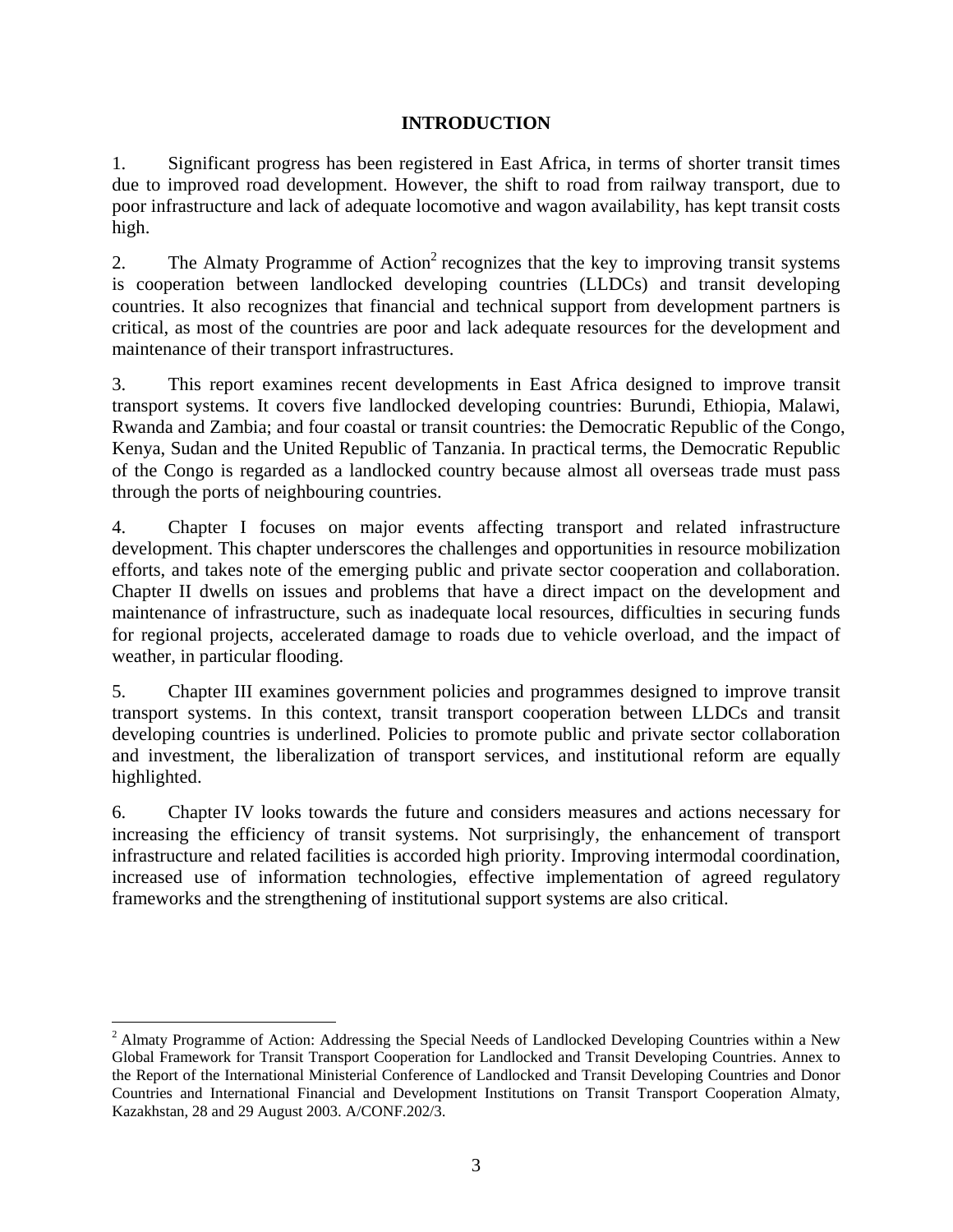### **I. RECENT DEVELOPMENTS AFFECTING TRANSPORT AND RELATED INFRASTRUCTURE**

### **A. Availability of alternative transit transport corridors and routes**

7. LLDCs in East Africa have two distinct advantages vis-à-vis other regions in Africa: (a) excellent transit transport cooperation with their transit neighbours; and (b) corridor and route choices. Burundi, Rwanda and Uganda use both the Northern and Central Corridors; each Corridor offers road and intermodal transport options. Malawi and Zambia have access to the port of Dar es Salaam, as well as to ports in Mozambique and South Africa. Ethiopia uses the port of Mombasa, in addition to Djibouti, while southern Sudan uses Mombasa and Port Sudan.

8. The ports of Dar es Salaam and Mombasa compete for transit trade, but their main constraint is weak off-take capacities, notably railway transport services, which have continued to underperform. In this regard, Mombasa is better served than Dar es Salaam, mainly because the Mombasa–Kampala–Kigali road is paved, while the Dar es Salaam–Kigali road has gravel sections that are difficult to pass during the rains. However, the road is expected to be completely paved in 2007.

9. Despite its weaker transport infrastructure in comparison with the Northern Corridor, the Central Corridor is quite competitive and likely to become more so once the pavement is completed. Its competitiveness rests on (a) direct access to the sea (with no need to transit other countries) for six developing countries (Burundi, Democratic Republic of the Congo, Malawi, Rwanda, Uganda and Zambia); (b) shorter distances to the sea for Burundi, the Democratic Republic of the Congo and Rwanda; (c) lower transit tariffs; (d) shorter transit times; and (e) streamlined customs and administrative procedures (see table 1 below).

|                      |                            |                         | Approximate land transit distance, time<br>and rate |      |                | Approximate ocean rate |                |
|----------------------|----------------------------|-------------------------|-----------------------------------------------------|------|----------------|------------------------|----------------|
| <b>LLDCs</b>         | <b>Transit</b><br>Corridor | <b>Distance</b><br>(km) | <b>Time</b><br>(days)                               | Mode | Rate<br>(US\$) | Port                   | Rate<br>(US\$) |
| Lusaka<br>(Zambia)   | Southern                   | 2.400                   | 8                                                   | Road | 3 600          | Dar es<br>Salaam       | 1 250          |
| Lilongwe<br>(Malawi) |                            | 2 100                   | 8                                                   | Road | 3 600          | Dar es<br>Salaam       | 1 250          |
| Kigali (Rwanda)      | Central                    | 1 5 3 0                 | 5                                                   | Road | 4 200          | Dar es<br>Salaam       | 1 2 5 0        |
| Kampala<br>(Uganda)  |                            | 1588                    | 4                                                   | Rail | 1 500          | Dar es<br>Salaam       | 1 250          |
| Kampala<br>(Uganda)  | Northern                   | 1 300                   | 6                                                   | Road | 3 500          | Mombasa                | 1 250          |
| Kigali (Rwanda)      |                            | 1 800                   | 9                                                   | Road | 6 500          | Mombasa                | 1 250          |

**Table 1. Comparison of transit and ocean freight costs of imports to a select number of landlocked countries from north-west Europe or Japan in 2007**  (US dollars, per 40-foot container or equivalent unit)

*Source:* field research by consultant, 2007.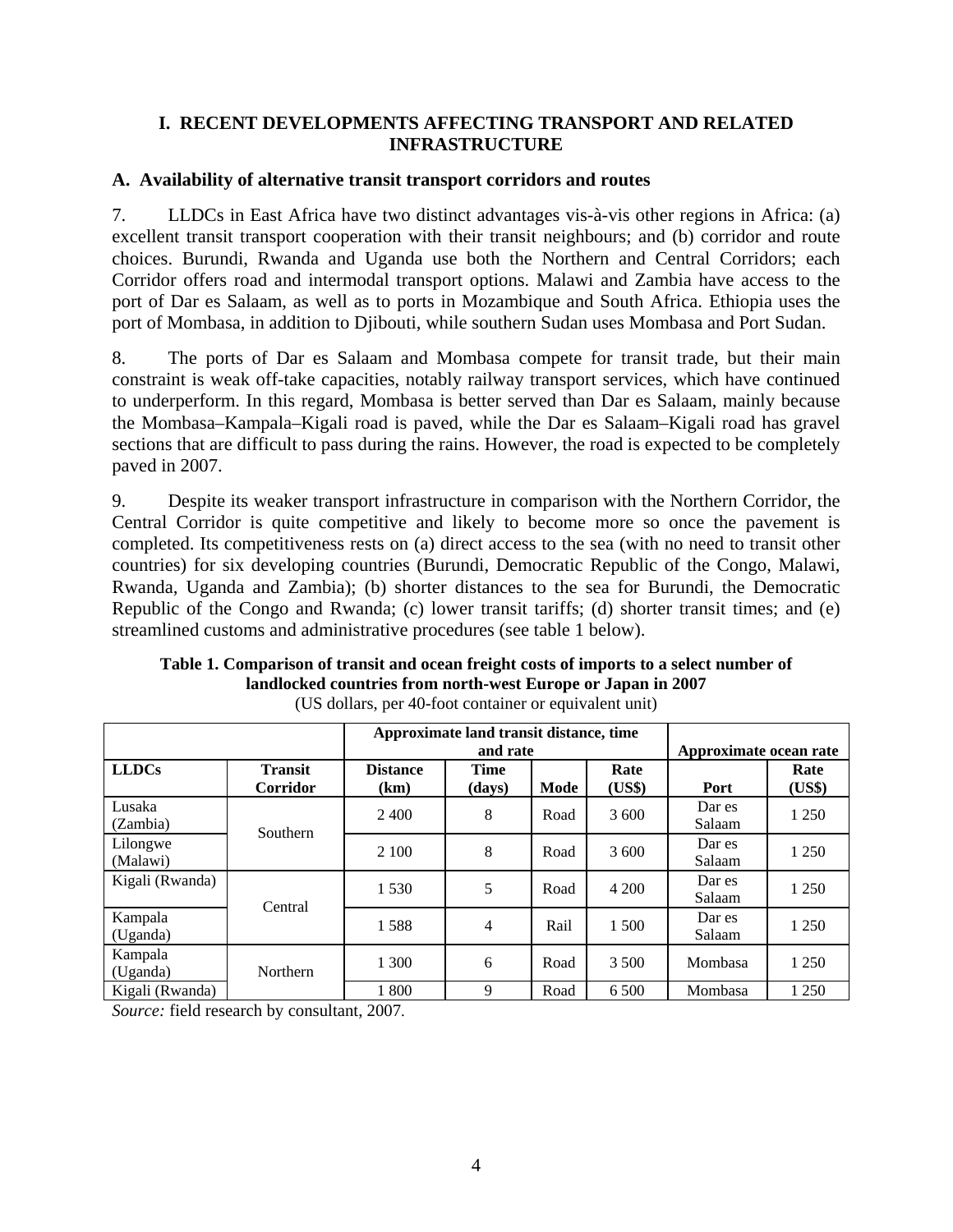## **B. Northern Corridor**

### **Mombasa port**

10. The port of Mombasa is the gateway to the Northern Corridor. In addition to local goods, it handles transit trade to several countries, namely Burundi, the Democratic Republic of the Congo, Ethiopia, Rwanda, Sudan, Uganda and the United Republic of Tanzania (see map in the Annex).

| $\mathbf{From}$ | Destination and distance (in km) |        |           |
|-----------------|----------------------------------|--------|-----------|
| Mombasa         | Kampala                          | Kigali | Buiumbura |
|                 | 300                              | 800    | 2 100     |

|  | <b>Table 2. The Northern Corridor</b> |  |
|--|---------------------------------------|--|
|--|---------------------------------------|--|

11. The port of Mombasa is managed by a government company, the Kenya Ports Authority (KPA). It is the largest port on the east coast of Africa, with 21 berths and extensive facilities that include cold storage, warehousing and container terminals.

12. In recent years, the KPA has had to grapple with a number of problems, many of which were outside its control: (a) the last 10 years coincided with a slowdown in Kenya's economy, affecting local imports and exports; (b) the computerization of customs in Kenya was delayed until 2005; (c) the port itself lacked funds to undertake essential investments; and (d) underinvestment in the railway and road infrastructure weakened the off-take capacity. These combined negative influences seriously constrained KPA operations and efficiency.

13. Despite these problems, however, port throughput continued to rise, though at a slow pace (see table 3 below). Since 2005, the momentum has accelerated, aided by Kenya's improved economic growth rate; faster customs clearance due to the introduction of computerization; and the completion of important projects at the port, notably the extension of the container terminal, made possible by the new franchise granted to KPA, allowing it to borrow money from local financial institutions.

|      |           |                | In metric tons) |              |           |         |
|------|-----------|----------------|-----------------|--------------|-----------|---------|
| Year | Local     | <b>Transit</b> | <b>Others</b>   | <b>Total</b> | % Transit | % Local |
| 2001 | 8 009 000 | 2 1 1 7 0 0 0  | 303 000         | 10 601 000   | 20        |         |
| 2002 | 8 009 000 | 2 2 1 5 0 0 0  | 340 000         | 10 565 000   | 21        | 76      |
| 2003 | 8 873 000 | 2453000        | 605 000         | 11 932 000   |           | 74      |
| 2004 | 9 621 000 | 2 891 000      | 409 000         | 12 922 000   | 22        | 74      |
| 2005 | 9 442 000 | 3 536 000      | 303 000         | 13 282 000   | 27        | 71      |

**Table 3. Mombasa port: Local and transit cargo throughout 2001–2005** 

*Source:* KPA.

### **Railway transport**

14. The port of Mombasa is linked to the hinterland by rail. The 1,300-km main Mombasa– Nairobi–Malaba–Kampala line was once operated by a single operator, the East African Railways Corporation (EARC). During the 1960s, railway transport was the principal means of transport for Kenya, Uganda, the Democratic Republic of the Congo, Burundi and Rwanda. Both the collapse of the EARC in the 1980s and the split of the railways into separate national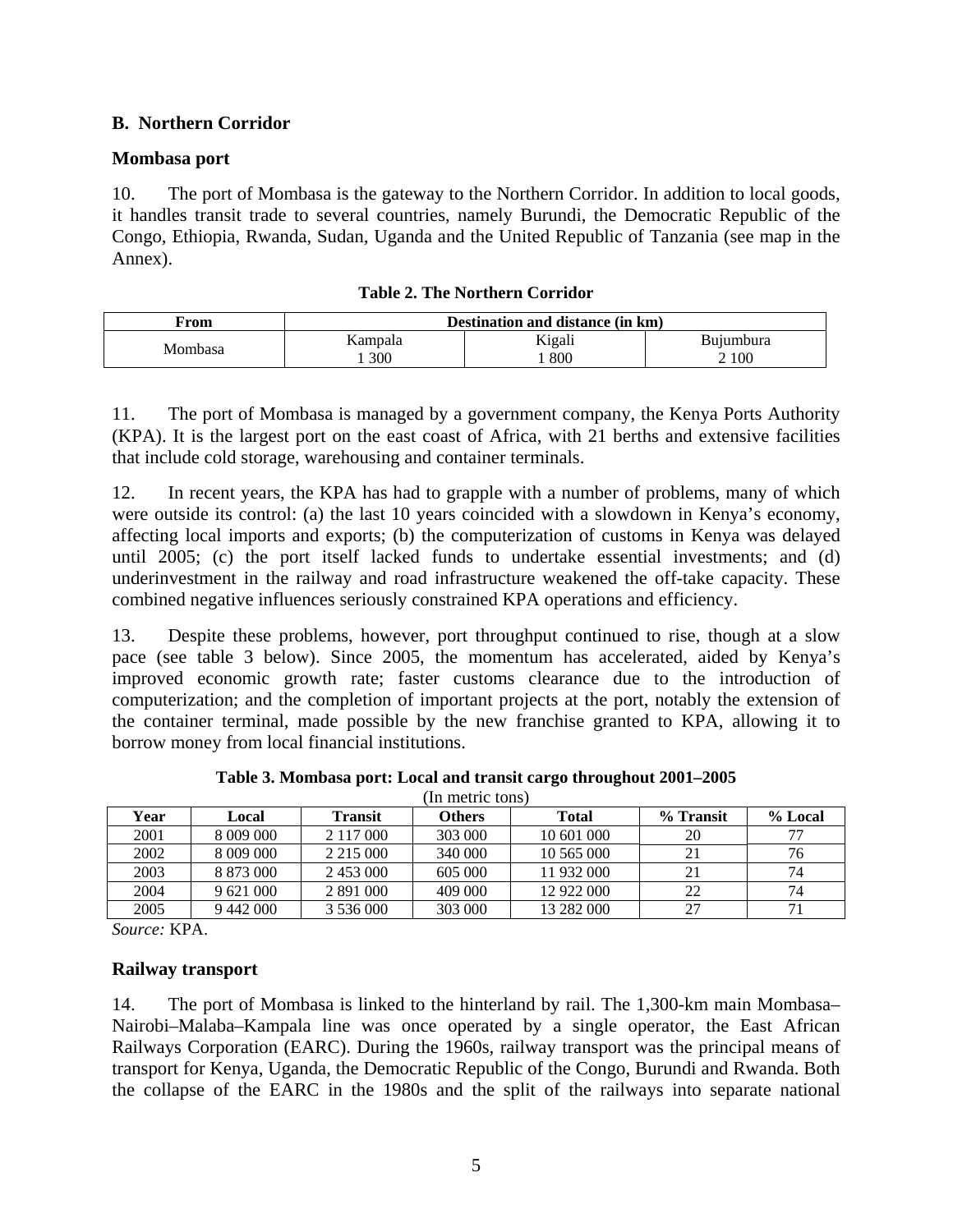companies triggered a downward spiral for the railways, characterized by inadequate interrailway coordination, underinvestment and poor service.

15. In their efforts to revive railway transport services along the Northern Corridor, in 2006 the Governments of Kenya and Uganda granted a concession to a single operator, the Rift Valley Railways (RVR), to manage the Mombasa–Kampala railway network for a period of 25 years. RVR is committed to acquiring substantial investments of about US\$ 300 million in order to meet specified performance targets.

## **Road transport**

16. Road transport has grown substantially from its subsidiary position as the provider of feeder services in the 1960s to become the main carrier of freight and passengers along the Northern Corridor. Available figures for transit trade indicate that by the late 1990s, the freight market was equally split between rail and road transport. However, by 2003, the share of road transport had jumped to 74 per cent.

17. The dramatic growth of road transport is not attributed to the changing structure of trade in East Africa, but rather to the underperformance of railway transport. Indeed, trade in the subregion, characterized by low-value, high-bulk export commodities, should augur well for railway transportation.

18. The technological advances that have led to the production of larger and faster heavy goods vehicles (HGVs) and the liberalization of road transport services have been major factors that contributed to the strengthening of the sector. Transport operators registered in any Northern Corridor country can operate freely along the Corridor. This business environment has encouraged private sector investment, leading to the establishment of large companies, some of which own 300 or more trucks. Operators such as BAYUSUF, SDV Transani, Interfering, Mkuwano and Panalpina offer a wide range of vehicle options and combinations.

19. Transport service providers have powerful lobbies using professional bodies, which include the Kenya Transporters' Association (KTA), Uganda Commercial Truck Association (UCTA) and the Association des Transporteurs et Transitaires Rwandais (ATRAR).

20. The rapid expansion of road transport has increased the demand for road construction and maintenance. All countries along the Northern Corridor are committed to improving transit roads, but their ability to do so largely depends on securing external assistance. In the case of Kenya, roads deteriorated badly during the 1990s, due to a lack of external funding. However, in April 2004, the World Bank finally approved the sum of US\$ 207 million to support the Northern Corridor Transport Improvement (NCTI) project, 80 per cent of which is being spent on roads. The roads in Rwanda and Uganda are in good to fair condition, but substantial funds are required in the Democratic Republic of the Congo for the rehabilitation of its road network.

21. Governments are also addressing the issue of vehicle overloading with renewed vigour. In this regard, more weighbridges are being installed along the Corridor, as well as modalities to ensure their effective use.

22. Another important development relates to the construction of bypass roads, which will enable transit traffic to avoid going through the centre of major cities. In this connection, work is underway in Nairobi and Kampala.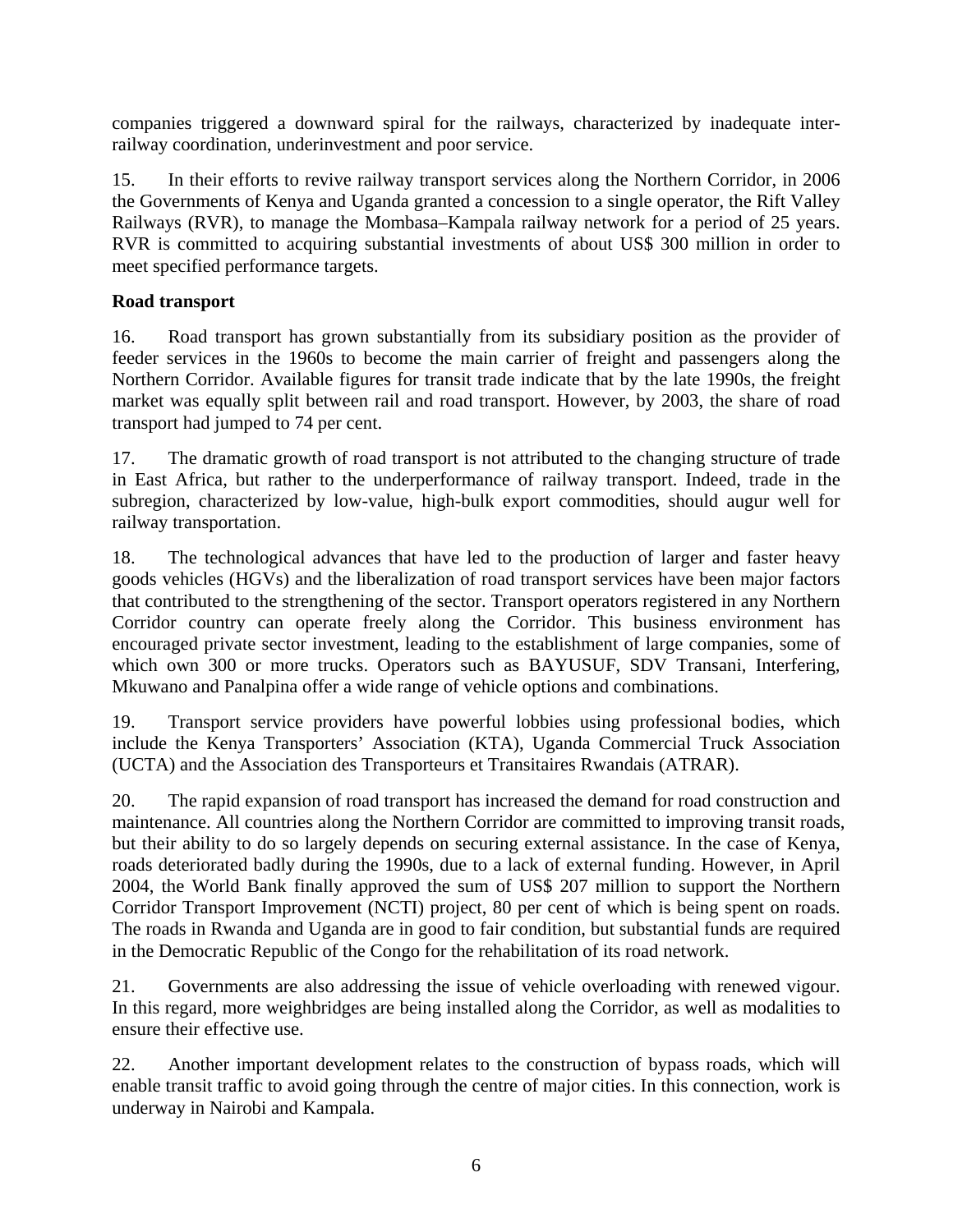# **Air transport**

23. Countries in East Africa accord great importance to air transport. All of them make considerable use of airfreight in terms of ton/kilometre. Each has at least one international airport which is used by international and/or regional carriers. The airports of Addis Ababa and Nairobi have established themselves as regional hubs. Kenya has three international airports: Nairobi's Jomo Kenyata International Airport (JKIA), Mombasa Moi International Airport (MIA) and Eldoret International Airport.

24. In 2004, in order to maintain its status as a regional hub, Kenya, as part of its NCTI project, allocated US\$ 41 million to upgrade its aviation facilities. The main objective was to win "Category One" status from the US Federal Aviation Administration (FAA), which would allow direct flights between JKIA and US airports. To this end, the JKIA runway was extended and domestic flights were moved to the old Embakasi Airport.

# **Telecommunications**

25. Fixed-line telephone systems in East Africa are small and inefficient. There are only three telephone landlines for every 1,000 people, compared with 11 for other developing countries.

26. Telecommunication services have been a target for privatization in the subregion. Rwanda and Uganda have sold their fixed-line networks, while Burundi and Kenya are in the process of doing so. All the countries have opened up the mobile telephone services to the private sector, and the development of that market has been exponential.

27. The mobile telephone and the Internet are two technologies that have had huge impacts on transit transport. They have reduced the economic distance to the market by providing easy access to market information and facilitating business contact. In the absence of credible cargo tracking systems, mobile telephones enable transit operators to keep in contact with their drivers during their passage along the Corridors. The Kenyan, Ugandan and Tanzanian mobile phone companies launched a new service in February 2007 that would enable users in East Africa to travel with their network's SIM card and remain connected with their respective national networks.

# **Pipelines**

28. Kenya has built a pipeline from a refinery in Mombasa to the main centres of economic activity in Nairobi, Eldoret and Kisumu. The pipeline currently meets 60 per cent of the local demand for petroleum products. An extension of the pipeline to Kampala (Uganda) is under discussion with potential investors from the private sector. Transportation of petroleum products by pipeline is not only cost-effective, but also improves road safety by taking fuel transporters off the road network.

# **Energy provision**

29. Electricity consumption in East Africa is growing rapidly, but generation that relies heavily on hydropower is struggling to keep pace. Affected by prolonged droughts that led to power shedding, all countries in East Africa are searching for alternative sources of energy (geothermal, gas, oil).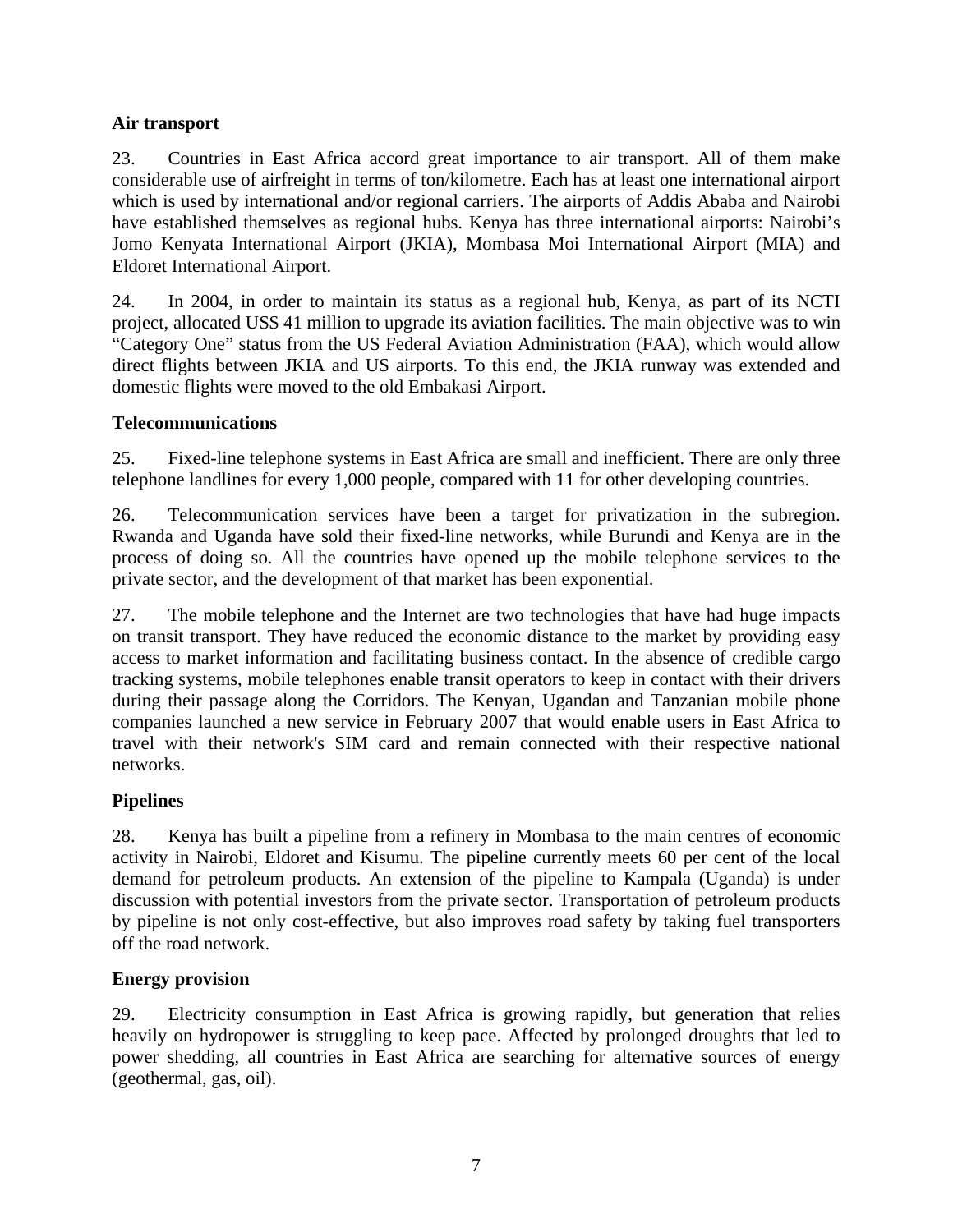30. The energy sector has attracted considerable private sector participation and investment. The Kenya Electricity Generating Company (KenGen) is expanding geothermal power in partnership with the private sector. It buys oil-fired electricity from a private company, Aggreko. The Rwanda parastatal Electrogaz is managed by Lahmeyer of Germany. The State-owned Uganda Electricity Board was privatized and divided into three companies responsible for electricity generation, transmission and distribution.

## **C. Central Corridor**

### **Dar es Salaam port**

31. The port of Dar es Salaam is the warehouse of the Central Corridor. In addition to handling local exports and imports, it serves the transit trade of Burundi, the Democratic Republic of the Congo, Rwanda and Uganda (see map in the Annex).

|  | <b>Table 4. The Central Corridor</b> |
|--|--------------------------------------|
|  |                                      |

| From          | Destination and distance (in km) |        |         |
|---------------|----------------------------------|--------|---------|
| Dar es Salaam | Buiumbura                        | Kigali | Kampala |
|               | 400                              | 530    | 588     |

32. The Tanzania Harbours Authority (THA) operates the general cargo terminal. The container terminal has been leased to the Tanzania International Container Terminal Services (TICTS), a private operator. The port has eight deep water berths for general cargo and three berths for container vessels, as well as eight anchorages, a grain terminal, an oil jetty and offshore moorings for supertankers.

33. Until 1997, the port entrance was narrow and shallow, with many bends. It was accessible only to ships less than 192 metres in length, and only during the daytime. A US\$ 24 million project to widen, deepen and straighten the channel was completed in 1998. As a result, the width of the channel increased to 140 metres and the depth to 10.5 metres at chart datum, and the bends were straightened to allow access for vessels up to 234 metres in length. Navigational aids make 24-hour access possible, and since 2000, a growing number of larger vessels have included Dar es Salaam in their East African itineraries.<sup>3</sup>

34. Port throughput increased from 3.8 million tons in 2000 to 6.3 million tons in 2005. The share of transit cargo in 2005 decreased to 22 per cent from its peak of 32 per cent in 1995, because of increased competition from other ports and the poor economic performance of the LLDCs that are served by the Dar es Salaam port (see table 5).

| Year | Local         | Transit   | <b>Others</b> | <b>Total</b> | % Transit | % Local |
|------|---------------|-----------|---------------|--------------|-----------|---------|
| 2001 | 3 210 499     | 875 072   | 186 003       | 4 271 574    | 20.5      | 75.2    |
| 2002 | 3405452       | 844 216   | 274 840       | 4 5 24 5 0 8 | 18.7      | 75.3    |
| 2003 | 3 855 308     | 992 896   | 322 231       | 5 170 435    | 19.2      | 74.6    |
| 2004 | 4 155 398     | 409 019   | 489 602       | 6 0 54 0 19  | 23.3      | 68.6    |
| 2005 | 4 3 2 8 8 0 6 | 1 410 639 | 632 529       | 6 371 974    | 22.7      | 67.9    |

**Table 5. Dar es Salaam port, local and transit cargo, 2001–2005**   $($ In motric tons $)$ 

*Source:* Tanzania Ports Authority.

 $\overline{a}$ 

<sup>3</sup> Brief on Dar es Salaam port, Tanzania Ports Authority, January 2006.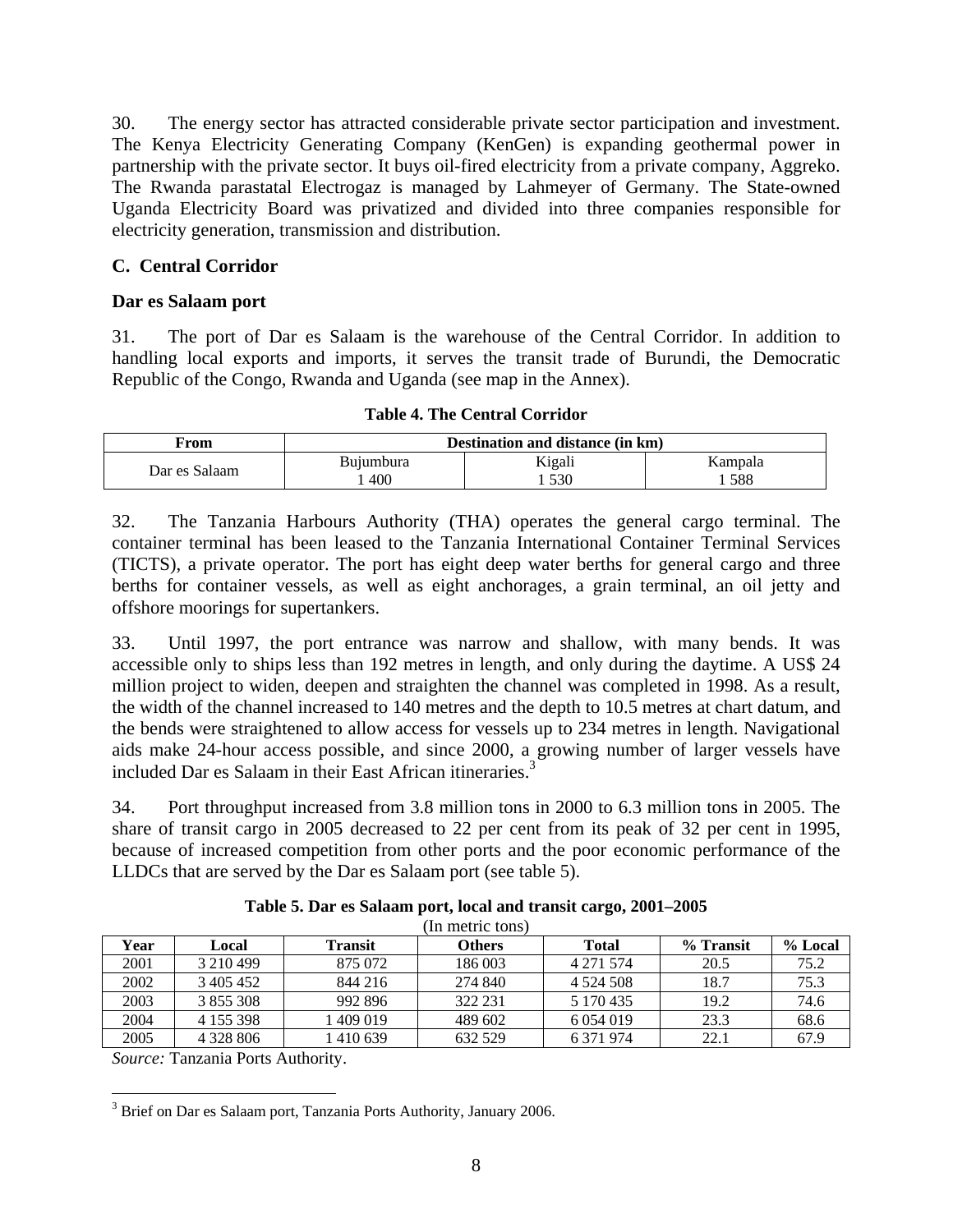### **Railway transport**

35. The Tanzania Railway Corporation (TRC) provides railway services for the Central Corridor. The 2,600-km main line links the port of Dar es Salaam with the inland lake ports of Kigoma and Mwanza, which in turn serve Burundi, the Democratic Republic of the Congo, Rwanda and Uganda. However, the railway is in poor condition and its carrying capacity has decreased to about 45 per cent, because of lack of motive power and wagon availability. The Tanzanian press reported in 2006 that the TRC had been leased to an Indian firm, Rites Consortium. However, the report proved to be premature. As of March 2007, all necessary processes for the lease had not yet been fully finalized.

### **Road transport**

36. The road from Dar es Salaam to Isaka and onwards to the border with Burundi and Rwanda is being paved as part of the United Republic of Tanzania's integrated road programme. When completed in 2007, it will be 270 km shorter than the alternative road from Mombasa to Kigali. The road also offers Burundi and Rwanda the convenience of a single border crossing.

### **Air transport**

37. The United Republic of Tanzania has three international airports, Dar es Salaam, Kilimanjaro and Zanzibar. The country's ambition to become a regional hub faces intense competition from the better-established regional hubs of Nairobi and Addis Ababa. However, the country's liberal policies towards competition and fast-growing tourism have attracted a number of big airline carriers. Daily flight connections to regional airports from Dar es Salaam facilitate freight and passenger transports in East Africa.

#### **Telecommunications**

38. The telecommunications sector has attracted considerable private sector interest. The United Republic of Tanzania sold 35 per cent of the Tanzania Telecommunications Company (TTCL) to a private operator, Celtel. Under private sector management, mobile telephony and the Internet have also spread to the countryside, where modern information and communication technology (ICT) is subject to rapidly increasing demand by the local population, and continues to make substantial progress.

#### **D. Southern Corridor**

### **Dar es Salaam port**

39. In addition to handling local cargo and transit trade destined for Burundi, the Democratic Republic of the Congo, Rwanda and Uganda, the port serves Malawi and Zambia. The Southern Corridor is linked to the port of Dar es Salaam by both rail and road. The Malawi Cargo Centre (MCC), a dedicated container depot close to the port, handles Malawi's transit trade.

| From          | Destination and distance (in km) |        |
|---------------|----------------------------------|--------|
|               | Lilongwe                         | Lusaka |
| Dar es Salaam | 2 100                            | 2.400  |

#### **Table 6. The Southern Corridor**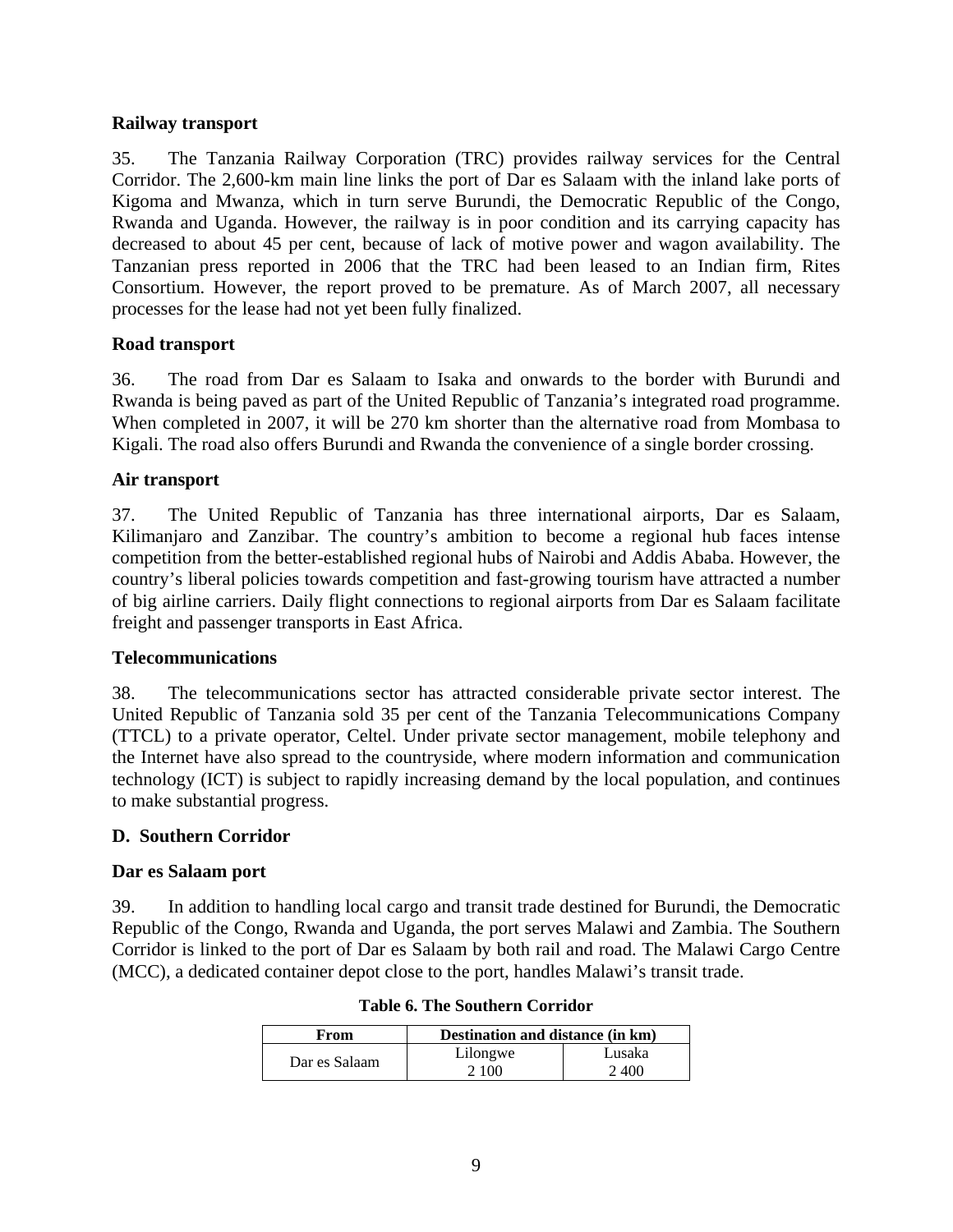# **Railways transport**

40. The Tanzania Zambia Railway Authority (Tazara), a joint Tanzanian–Zambian company, operates a 1,860-km Chinese-built track linking Dar es Salaam with Kapiri Mposhi in Zambia. The railway has a design capacity of 2.5 million tons, but currently achieves only 15 per cent of its capacity, because of lack of motive power and wagon availability.

41. Malawi's transit trade is also carried by Tazara up to Mbeya. The MCC also has dedicated facilities in Mbeya to handle containers, general cargo and petroleum products. The MCC handles about 44 per cent of Malawi's fuel imports.

42. Discussions are under way to restructure Tazara. The outright privatization of Tazara and the formation of a joint venture between the private sector and Government are among the options recommended. A decision on this matter is expected to be slow, as it involves consensus building among three Governments.

# **Road transport**

43. The main road from the port of Dar es Salaam to Mbeya and onward to the border with Malawi and Zambia is paved. The road is in good condition, except for sporadic short patches, notably along the Iringa escarpment, which requires urgent repairs. The road in Malawi and Zambia is also paved, but sections of the road also require repairs and maintenance.

# **Inland water transport**

44. Malawi-bound cargo from Mbeya has an option for road transport only or for combined road and inland water transport using Lake Malawi. However, the all-road option is preferred by many shippers, as it avoids additional delays associated with trans-shipment.

# **Air transport**

45. Malawi has two international airports, Lilongwe and Chileka (near Blantyre). Foreign airlines operating from Malawi include Royal Dutch Air Lines (KLM), South African Airways (SAA) and British Airways (BA). Air Malawi operates on regional routes.

46. Zambia has four international airports: Lusaka, Livingstone, Ndola and Mfuwe. Zambia privatized its air services following the liquidation of its national airline, Zambia Airways, in 1994.

# **Pipelines**

47. The 1,065-mile Tazama pipeline, jointly owned by Zambia (66.7 per cent) and the United Republic of Tanzania (33.3 per cent) since 1968, supplies Zambia with crude oil and finished products. The crude oil is refined by Indeni refinery in Ndola, Zambia, which the Zambian Government and the French oil company Total own in equal shares. The design capacity is 1.1 million tons a year, but the actual output does not exceed 600,000 tons. The Government has approved a three-year US\$ 65 million rehabilitation programme to carry out urgent repairs and upgrades.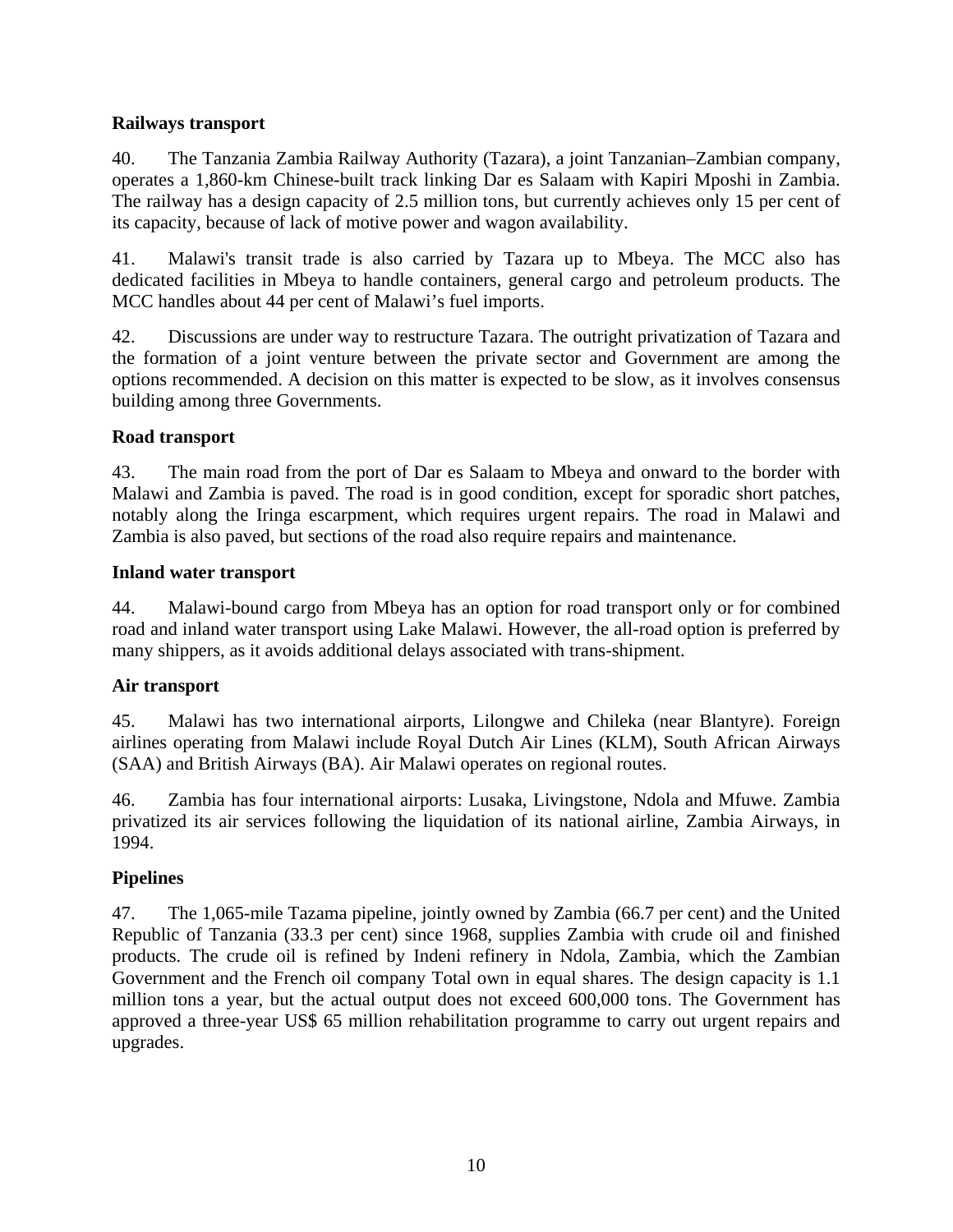## **Telecommunications**

48. The telecommunications markets in Malawi and Zambia follow trends manifested in other East African countries: the rapid expansion of the mobile phone and Internet sectors, and slow progress for fixed-line telephones. On both fronts, there is greater achievement in Zambia than in Malawi; this is because of Zambia's better economic development.

## **Energy provision**

49. Malawi's electricity supply depends on hydroelectric generation. Four new hydroelectric stations were opened in 1989 on the Shire River, but drought and silting have severely curtailed output capacities. The country's strategy now focuses on linking the national grid to the Cabora Bassa power station in neighbouring Mozambique.

50. Zambia meets most of its electricity needs from its own hydroelectric station, and is a regional electric exporter. However, in November 2005, the country was forced to suspend exports as generation capacity fell. It is estimated that the rehabilitation work will cost US\$ 260 million. The Zambia electricity grid is linked to the Democratic Republic of the Congo to the north and Zimbabwe to the south. A proposed project to link Zambia with the United Republic of Tanzania will accomplish the long-standing objective of establishing a unified Southern African Development Community (SADC) electricity grid system.

## **II. ISSUES AND PROBLEMS AFFECTING DEVELOPMENT AND MAINTENANCE OF INFRASTRUCTURE**

### **A. Low-income countries**

51. East African countries are poor, with an average per capita GDP in 2004 of US\$ 300. They are ranked as low-income countries by the World Bank, and the United Nations classifies them (with the exception of Kenya) as least developed countries (LDCs). These countries depend heavily on external financial support for the development and maintenance of their transport infrastructure.

52. The decline of external financial assistance allocated to infrastructure development in the 1990s affected the ability of countries in East Africa to undertake major construction and maintenance work of transport infrastructure projects. The decline of official development assistance (ODA) for transport infrastructure development was not offset by private sector investment.<sup>4</sup>

# **B. Lack of regional project funding**

53. Another problem affecting the development and maintenance of regional transport networks relates to aid procurement. Ideally, funds should be made available to regional networks or projects. However, in reality, aid is country-based. This enables aid recipient countries to maintain the sections of the regional network located in their territories, while infrastructure in non-aid-receiving countries deteriorates. Poor maintenance of infrastructure in

 $\overline{a}$ <sup>4</sup> *The Least Developed Countries Report 2006*, UNCTAD/LDC/2006.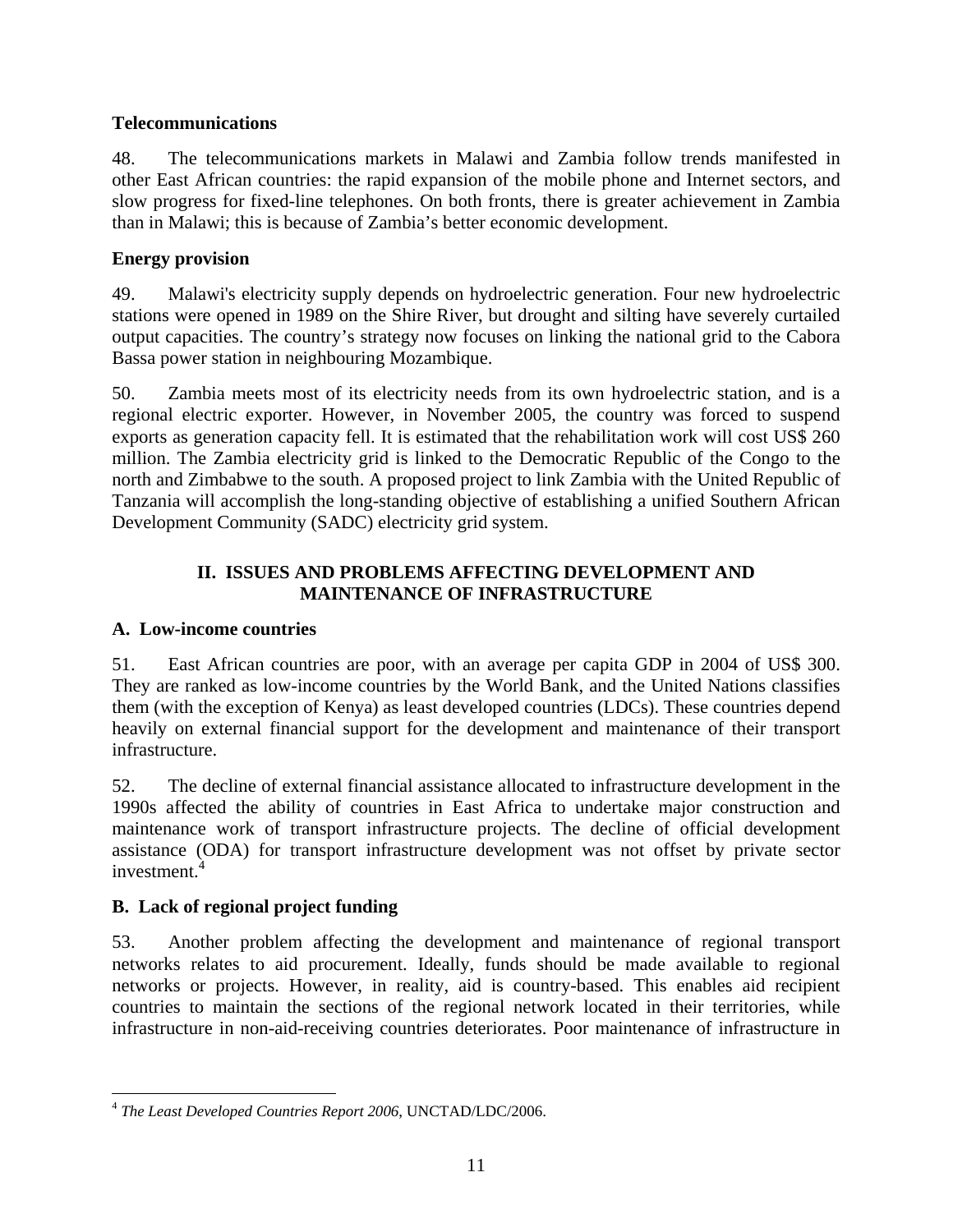one country along the Corridor affects the others. For example, the deterioration of rail and road infrastructure in Kenya during the 1990s affected all countries using the port of Mombasa.

# **C. Permissible axle-loads and vehicle gross weights**

54. Accelerated road damage is a major concern in East Africa. Axle-load and vehicle gross weight regulations have been approved by the Common Market for Eastern and Southern Africa (COMESA) and accepted by many countries, but regulations differ from those established by SADC. Talks are under way to harmonize the two regimes as an important step towards effective control of excessive gross vehicle weights and overloading.

55. Reports from Governments indicate that the installation of weighbridges has produced positive results. Fixed weighbridges have been supported by the deployment of mobile weighbridges. At the same time, corrupt practices by control agents at the weighbridge stations are being fought through close administrative oversights and computerization.

# **D. Maintenance schedules and procedures**

56. The construction of roads requires the outlay of large amounts of funds. Therefore, there is a need to protect all the improved roads in order to realize their useful lifespan. This requires enhanced maintenance profiles, improved road use and road wear surveillance mechanisms.

57. The establishment of dedicated road funds was intended to strengthen local resource mobilization and provide authorities responsible for the maintenance of infrastructure with a measure of flexibility in the planning and implementation of maintenance schedules. The Kenya Road Board (KRB), established in 1999, had (by March 2003) collected US\$ 279 million. The Tanzania Road Fund Board (also established in 1999) collected US\$ 213 million, while the Uganda Agency Formation Unit (RAFU) collected US\$ 59.2 million.<sup>5</sup>

58. The revenue collected by dedicated road funds from road users is substantial, but not sufficient. Budgetary allocations and project funds from external sources are therefore still needed.

# **E. Impact of weather on infrastructure**

 $\overline{a}$ 

59. The region has experienced severe weather changes in recent years, characterized by spells of droughts, followed by heavy rains and flooding. The drought of 2005–2006 caused water in the great lakes to recede, disrupting port operations. The heavy rains that came later in 2006 washed away bridges, weakened rails embankments and destroyed entire road sections.

60. Governments appear to have been ill-prepared for dealing with such weather-induced damage. As this weather pattern may persist, they need to be better prepared in the future, in terms of formulating contingency plans and setting aside adequate resources to undertake emergency repairs and rehabilitation.

<sup>&</sup>lt;sup>5</sup> Report of the EAC Roads Development Partners' Consultative Meeting held in Arusha, Tanzania (29–30 April 2003).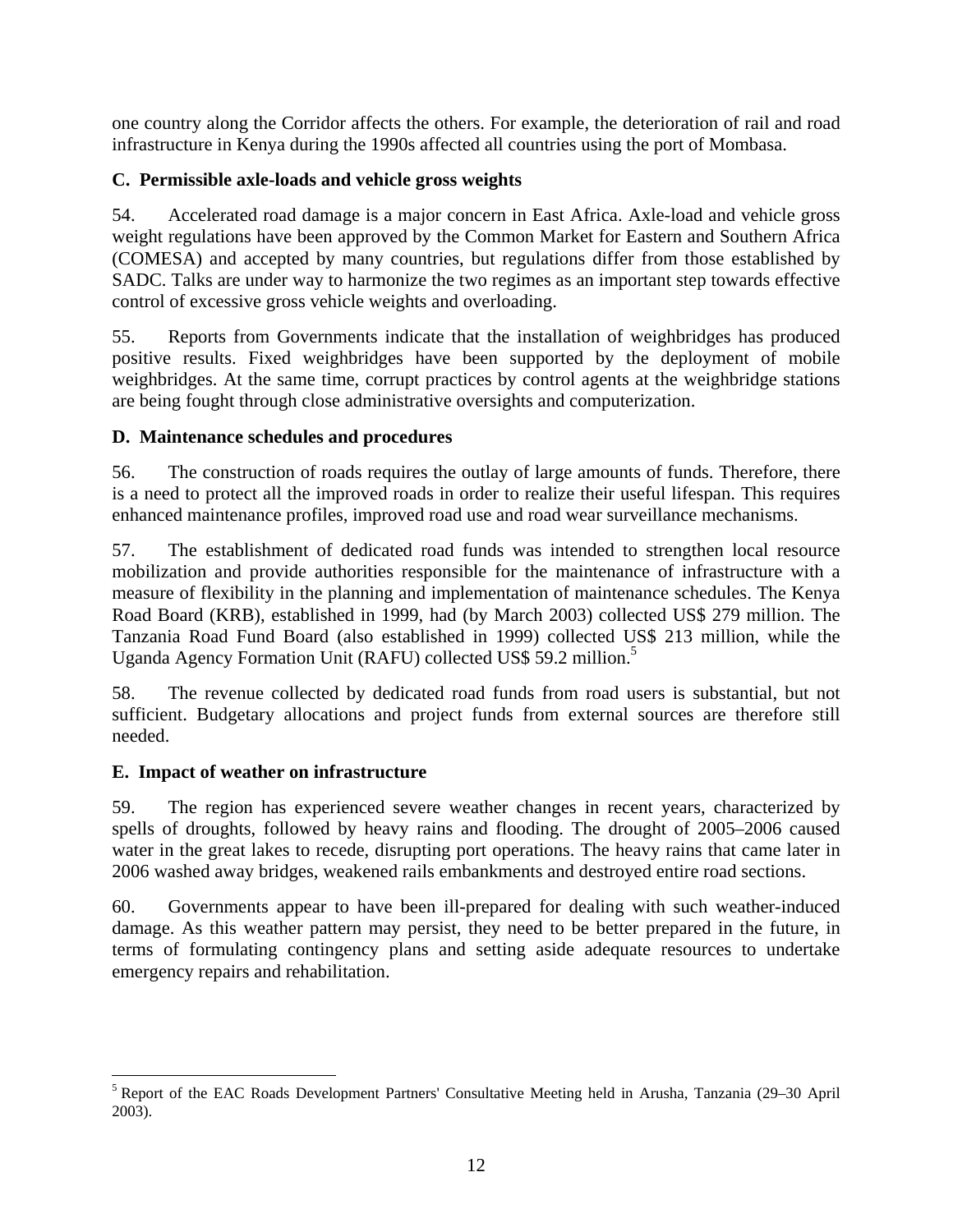## **III. GOVERNMENT POLICIES AND PROGRAMMES DESIGNED TO IMPROVE TRANSIT TRANSPORT SYSTEMS**

### **A. Transit transport cooperation**

61. East African countries have a long tradition of promoting transit transport cooperation. They belong to global, regional and subregional organizations such as the United Nations, the World Bank, the African Union, the East African Community (EAC), COMESA and the Northern Corridor Transit Transport Coordination Authority (TTCA). These organizations play an important role in promoting transit transport cooperation.

62. The following COMESA trade and transport facilitation instruments find broad application in the subregions:

- Single Goods Declaration Document, which is being replaced by the Road Customs Transit Document (RCTD);
- Customs Bond Guarantee Scheme;
- Third Party Motor Vehicle Insurance Scheme;
- Harmonized Vehicle Weights and Dimensions; and
- Harmonized Road Transit Charges.

63. The TTCA monitors the implementation of the COMESA trade and transport instruments along the Northern Corridor. It also advances other goals, such as the simplification of customs and administrative procedures and the harmonization of working hours at border posts, and promotes consensus on the priority projects for infrastructure development and maintenance.

64. The EAC has a strong mandate on trade and transport matters. It has made the construction and maintenance of roads a high priority. To this end, it has made significant progress in coordinating external support for the development of the East African Road Network.

65. The East African Community Road Network Project has both an East African and interregional connectivity objective. The Mombasa–Malaba–Katuna Corridor links not only Kenya and Uganda, but also the Democratic Republic of the Congo. The Mwanza–Musoma– Sirari–Lodwar–Lokichogio Corridor connects the United Republic of Tanzania and Kenya, as well as Sudan. The Tunduma–Iringa–Dodoma–Arusha–Namanga–Mayola Corridor links the United Republic of Tanzania and Kenya, as well as Ethiopia.

# **B. Regional project funding**

66. Countries in East Africa regard the Northern, Central and Southern Transport Corridors, as well as the additional corridors identified in the East African Community Road network, as regional projects. Development partners have rallied to support the development of these Corridors, but funding is still largely country-based and inadequate.

67. While the total financial requirement for implementing the East African Road Network Project is US\$ 3,786,000,000, the World Bank confirmed, at the pledging Conference in Arusha in November 2003, the availability of US\$ 400 million to US\$500 million for the East Africa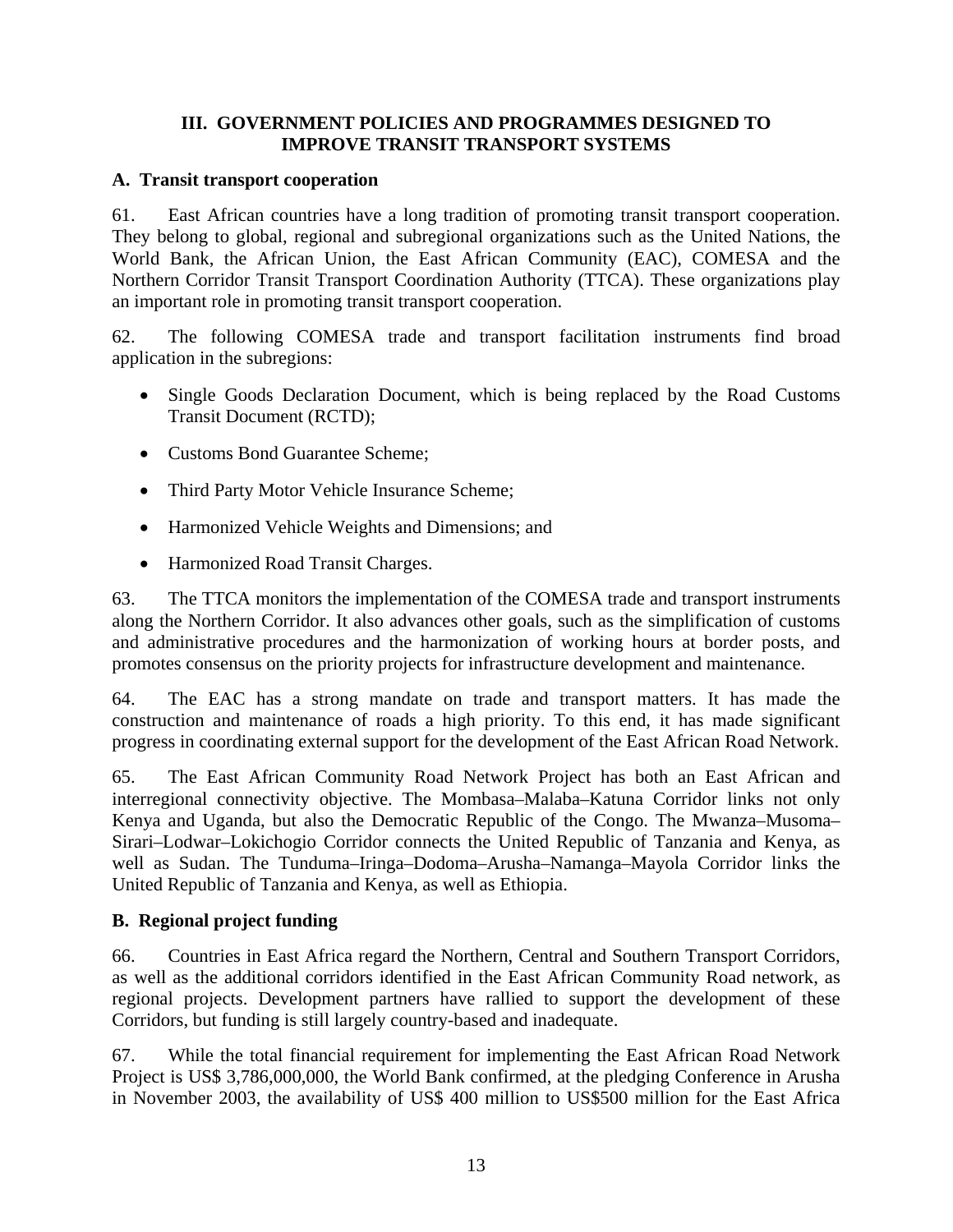Road Network project for three years. Funds will be provided under the Partner States' National Road Sector Programmes. The European Union pledged €375 million over a five-year period, but the funds form part of the National Indicative Programmes of the eighth and ninth European Development Funds (EDFs) already agreed between the European Union and the three partner States. Moreover, only the African Development Bank indicated financial support for regional and cross-border projects.<sup>6</sup>

# **C. Public and private sector collaboration and investment**

68. The provision of transport services in East Africa was once dominated by both Stateowned companies and state protectionism. Today, transport service is not only in private hands, but also national borders have been opened for free and fair competition. National transit transport licences have been abolished. Instead, the transit transport market is regulated by the COMESA Transit Carrier Licence System. This liberalization of transport services has led to the demise of State-owned transport companies and the emergence of large, privately-owned companies with fleets of vehicles that provide a range of transport services, including flat-bed trucks for movement of containers, refrigerated trucks, warehouses and handling equipment.

# **D. Institutional reforms**

69. Both the public and private sectors have undertaken institutional reforms deemed necessary for accomplishing their changing roles and responsibilities. Government departments, such as the ministries of transport, have established autonomous regulatory bodies and dedicated road funds designed to more effectively provide services to transport operators. The private sector, in turn, has established professional bodies, such as road transporters' associations, to provide platforms for representation and dialogue with Governments. The national professional bodies are affiliated with regional and subregional bodies that represent and promote the interests of their members. These reform changes help the public and private sectors cope with their newly acquired roles in society. They also promote an environment for closer public and private sector cooperation and collaboration.

# **IV. MEASURES AND ACTIONS REQUIRED TO INCREASE THE EFFICIENT USE OF TRANSIT TRANSPORT SYSTEMS**

# **A. Promoting peace and security**

70. Several countries in the region have suffered from civil strife. But the peaceful election in the Democratic Republic of the Congo in 2006 and the earlier successful peace initiative in Burundi have ushered in a new era of peace and security in the subregion. Those countries that were ravaged by civil wars have now turned their attention to economic development, while others such as Kenya, which were caught up in a decade-long economic slump, are back on track.

71. Political stability provides an enabling environment for rapid economic growth, which will in turn increase Governments' revenues and their ability to undertake infrastructure development programmes, while encouraging more financial support from development partners, as well as private sector investment.

 $\overline{a}$  $<sup>6</sup>$  Ibid.</sup>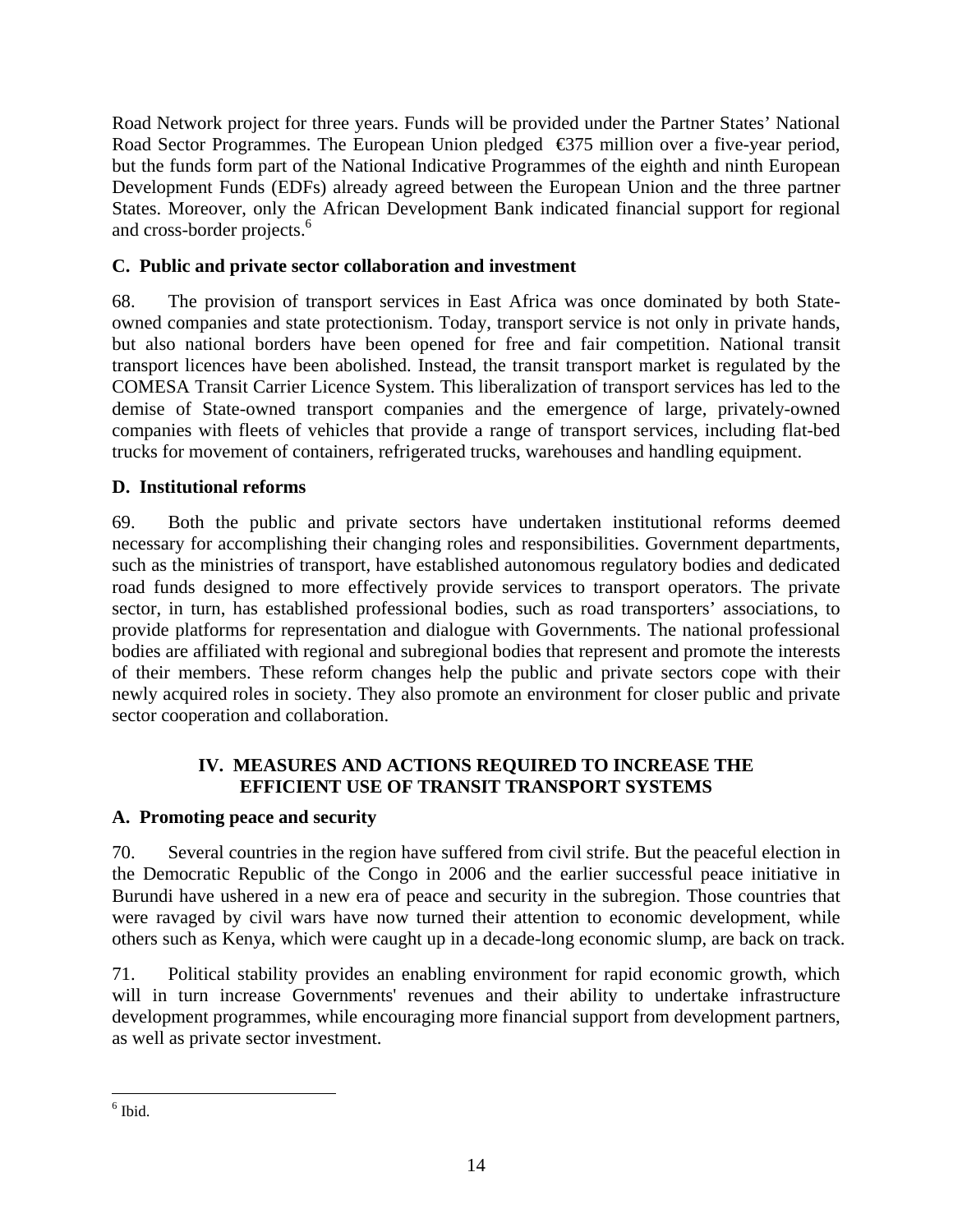## **B. Increased investment to improve transport infrastructure and related facilities**

72. East Africa has in place the basic transport and related infrastructure in terms of maritime and inland ports, railways, roads, inland water transport, air transport and pipelines. However, the services rendered must improve in order to satisfy current and future trade and transport requirements. Yet efficient service delivery poses considerable challenges. The development and maintenance of infrastructure require large-scale investments. Both the Governments and their development partners are aware of this, but also know that Governments have very limited resources. Under these circumstances, the way forward calls for (a) improved project management by Governments in order to maximize the use of resources; (b) increased budgetary allocation for development and maintenance of infrastructure; (c) substantially increased ODA; and (d) the mobilization of private financing and management.

# **C. Improved intermodal coordination**

73. East Africa has a chain of logistic facilities, namely ports, railways, roads and container depots, but intermodal coordination is weak. Now that the Uganda and Kenya railway networks have been leased to a single operator, opportunities have been created for greater intermodal coordination along the Northern Corridor. Faster and more reliable train services from the port of Mombasa to a container deport in Kampala would not only cut down the cost of transport, but also may well convince shipping lines to issue through bills of lading.

# **D. Establishment and improvement of information technologies**

74. The introduction in 2005 of Simba, a customs information system in Kenya, closed the gap in a decade-long effort to computerize customs procedures in East Africa. The application of Simba at the port of Mombasa was so successful that the port has been encouraged to handle the development of two new systems — a waterfront management system, and a port community information system. The former is being designed to assist port operations, while the latter is intended to provide a platform for information gathering and sharing among port users (port, shipping lines, stevedores, customs, transport operators and forwarders).

# **E. Effective implementation of regulatory frameworks**

75. It is common knowledge that international conventions and regional and bilateral agreements are applicable to countries that have taken action to sign, ratify or accede to them. But it is not equally appreciated that the effective application of such legal instruments requires more action in terms of internalizing them in national legal frameworks and ensuring that the national control agents, such as customs officers or the police, understand and apply the new regulations, documentation and formalities.

76. The introduction of regional instruments, such as common customs declaration documents, often results in difficulties in implementation. For example, serial numbering is important for customs control. However, computerization has been of great help in solving these and other problems.

77. Efforts in East Africa so far to find solutions to technical problems related to the introduction of new regional instruments are commendable, but there is more work to be done. A future challenge is to implement both the COMESA Single Goods Declaration Document, which would replace the RCTD, and the Customs Bond Guarantee Scheme.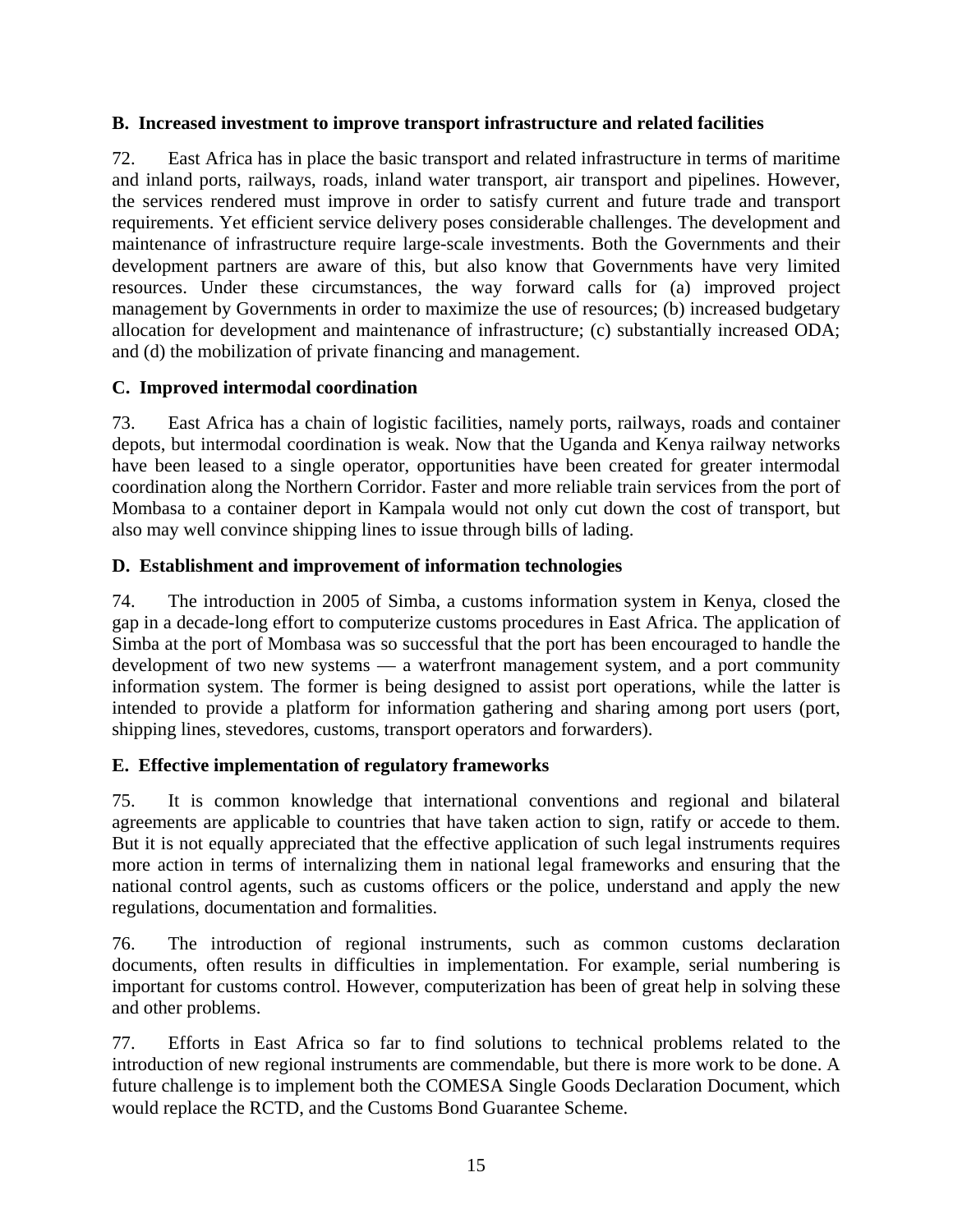## **F. Strengthening institutional support systems**

78. Governments, as part of their reform programmes, have delegated to regulatory bodies and dedicated road fund authorities some of the functions formerly performed in the ministries of transport. It is believed that functions such as road maintenance, licensing and revenue collection would be better performed by the specialized autonomous bodies. However, if this objective is to be attained, the ministries of transport need to respect the autonomy of their subsidiary and regulatory bodies, which, in turn, need to carry out their functions with diligence and confidence.

79. The private sector has also established professional bodies, such as transporters' associations and associations of clearing and forwarding agents, which facilitate public and private sector dialogue, cooperation and collaboration. However, many of the associations' activities are limited to the big cities. To justify their claim that they represent their members, professional bodies must extend their membership beyond the big cities. They must hold regular meetings with their members and provide them with outreach services, for example business information and training opportunities (workshops and seminars).

### **G. Manpower development**

80. The education sectors in East Africa have made important strides in recent years. Primary education is essentially universal, while tertiary and higher education have also made substantial gains. Even so, there are wide gaps concerning the formation of professional skilled labour at both the managerial and operational levels. Thus, there is a need for better collaboration between the education sector and industry in order to make the necessary adjustments in school curricula aimed at satisfying the requirements of the business community.

### **H. Cumulative impact of measures and actions designed to improve transit transport systems and their sustainability**

81. Each of the measures and actions outlined earlier in this chapter plays a major role in increasing the efficient use of the transit system in East Africa. Peace and security are fundamental, but the development of transport infrastructure also requires investments — indeed, not just large-scale investments, but trade and transport facilitation measures. Furthermore, efforts to increase the efficient use of transit transport systems should be sustainable. For instance, adequate resources should be allocated for rail and road maintenance in order to realize their useful lifespan. Similarly, installed information systems must be continuously upgraded to satisfy changing trade and transport requirements, while manpower development strategies must remain under constant review and change to ensure the formation of high-calibre and skilled labour.